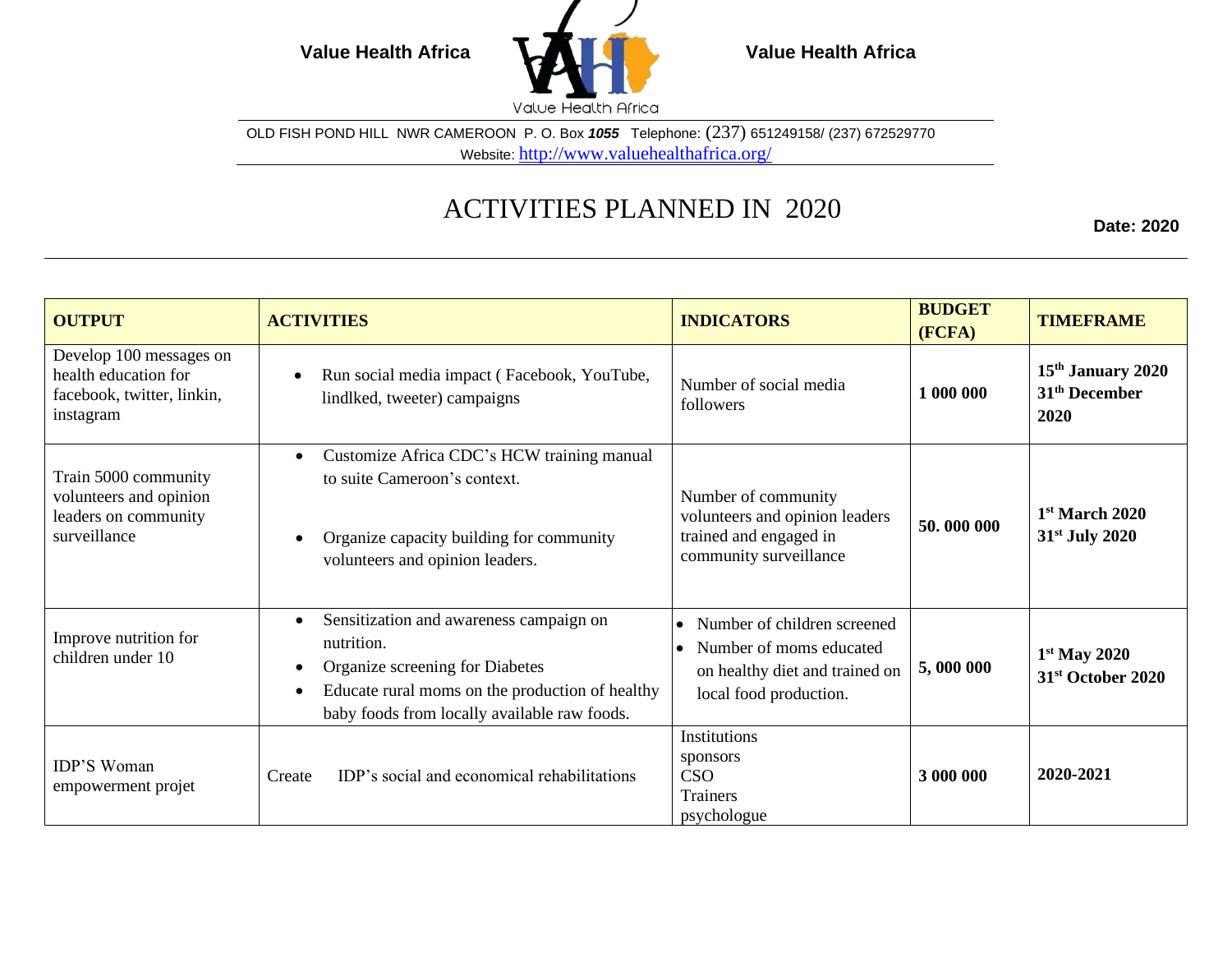| Facilitate the Healthcare-                                                                                                                 | Provide women with chronic conditions seed capital to<br>run business to fund their health bills.                                                                                                                                                                                                                                                                                                                                 | Number of established and<br>running businesses                                                                                                           | 3 000 000  | Dec to Jan 2020                              |
|--------------------------------------------------------------------------------------------------------------------------------------------|-----------------------------------------------------------------------------------------------------------------------------------------------------------------------------------------------------------------------------------------------------------------------------------------------------------------------------------------------------------------------------------------------------------------------------------|-----------------------------------------------------------------------------------------------------------------------------------------------------------|------------|----------------------------------------------|
| finance sustainability<br>Scheme (HFSS) project                                                                                            | Training for women in poultry production                                                                                                                                                                                                                                                                                                                                                                                          | Number of women into poultry<br>production                                                                                                                | 1500 000   | Dec to Feb 2020                              |
|                                                                                                                                            | Follow up on regular monthly hospital visits and advice<br>accordingly.                                                                                                                                                                                                                                                                                                                                                           | Feedback report                                                                                                                                           | 500 000    | Jan to Dec 2020                              |
| <b>Support Volunteers on</b><br><b>Nutrition education</b>                                                                                 | Supervise all field activities on nutrition                                                                                                                                                                                                                                                                                                                                                                                       | Attendance sheet                                                                                                                                          | 2 000 000  | <b>January</b> to Dec                        |
| <b>WASH</b> Intervention<br>Programs implemented in<br>10 communities and schools<br>in Cameroon.                                          | Develop 4bore holes in underserved communities in<br>$\bullet$<br>Cameroon.<br>Full integration of participatory teaching technique<br>on key hygiene principles<br>Using positive (entertaining) hygiene promotion<br>$\bullet$<br>messages linking behaviors to problems.<br>Practical workshops on risk reducing practices such<br>as handwashing, feces disposal etc.<br>Provide handwashing stands and sanitation facilities | • Number of boreholes created<br>• Number of schools benefited<br>• Number of students impacted<br>• Number of handwashing<br>stations donated to schools | 30,000 000 | February $1st$ to<br>June 30th 2020          |
| Revamp the already<br>existing diabetic clinics in<br><b>NW</b><br>Revamp the already<br>$\bullet$<br>existing adolescent clinics<br>in NW | Equip the already existing clinics in NW<br>$\bullet$<br>Organize screening campaigns against diabetes,<br>$\bullet$<br>hypertension etc.<br>Promote physical activities e.g. relay race, walk,<br>$\bullet$<br>football etc.<br>Education on healthy feeding habits<br><b>Education on WASH</b><br>Do constant follow up of clients                                                                                              | Number of Clinics impacted<br>Number of adolescents reached                                                                                               | 4,000 000  | February <sup>1st</sup> to<br>June 30th 2020 |

## **TOTAL OF BUDGET PLANNED FOR 2020 ACTIVITIES 100 000 000 XAF = 200,000USD**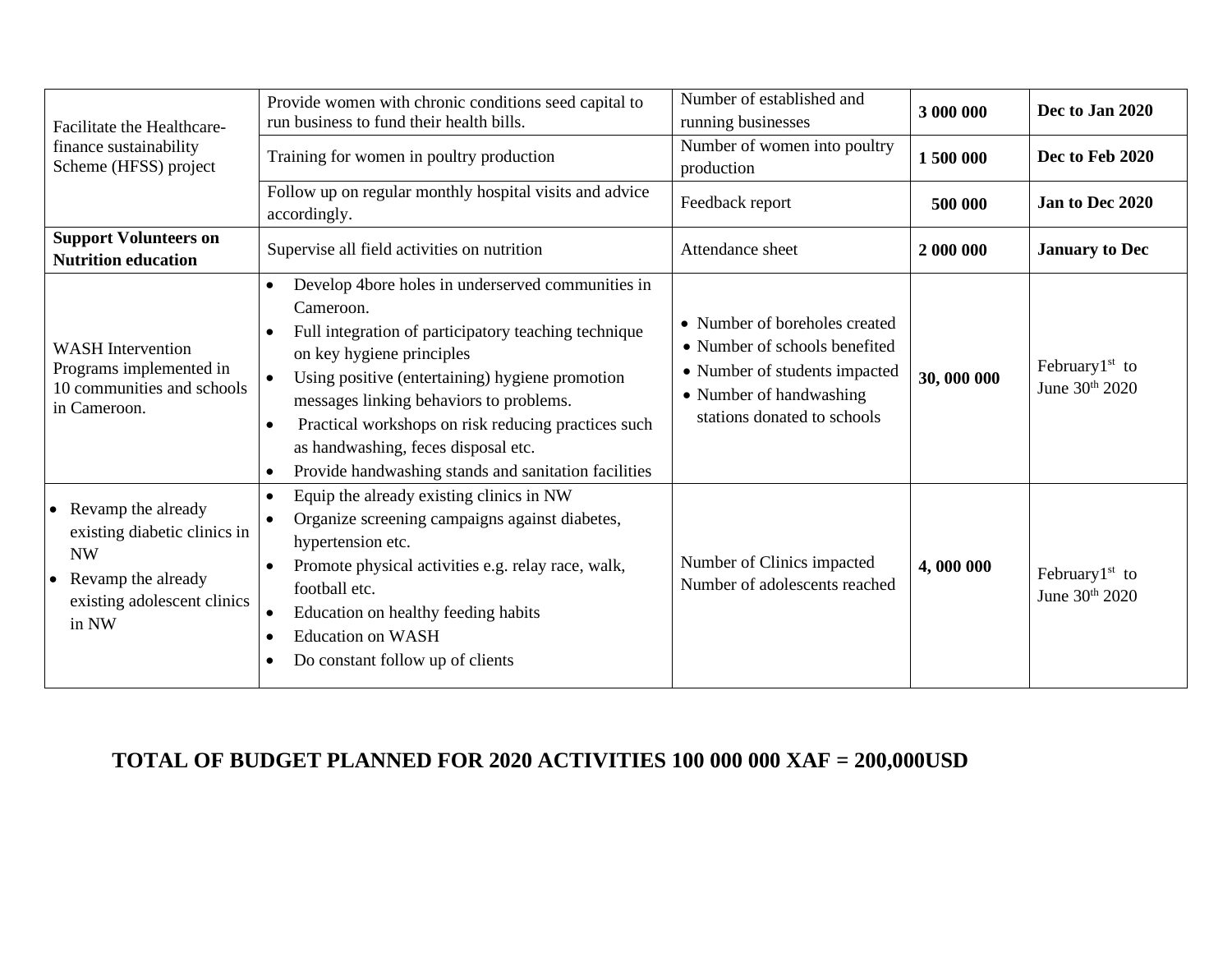## COVID-19 AND OTHER ACTIVITIES SUCCESFULLY COMPLETED IN 2020

| <b>Project</b>                            | <b>Brief Description</b>                                                                                                                                                                                                                                                                                                                                                                                                                                                                                                                                                                                                                                                                                                                                                                                                                                                                                                                                                                                                                                                                                                                                                                                                                                                                                                                                    | <b>Beneficiaries Duration</b> |                                           | <b>Status</b> |
|-------------------------------------------|-------------------------------------------------------------------------------------------------------------------------------------------------------------------------------------------------------------------------------------------------------------------------------------------------------------------------------------------------------------------------------------------------------------------------------------------------------------------------------------------------------------------------------------------------------------------------------------------------------------------------------------------------------------------------------------------------------------------------------------------------------------------------------------------------------------------------------------------------------------------------------------------------------------------------------------------------------------------------------------------------------------------------------------------------------------------------------------------------------------------------------------------------------------------------------------------------------------------------------------------------------------------------------------------------------------------------------------------------------------|-------------------------------|-------------------------------------------|---------------|
| <b>Adolescent Clinic</b>                  | Adolescense Clinic VAHA currently runs an adolescent clinic in the Ndop (NW region of Cameroon).<br>The aim of this project is to empower young boys and girls in crises zones to take<br>control over their sexual and reproductive health and rights to reduce sexual violence <sup>[300</sup> Adolescents<br>and new infections of HIV and other STDs in the community. In 2019 VAHA was have benefited<br>able to get over 150 adolescents counselled and screened for HIV/AIDS. Two of<br>whom were tested positive for the virus and enrolled in the treatment center. This<br>year VAHA has has had over 300 adolescents benefited from its rural adolescent<br>clinic.<br>As concerns abortion which has become so rampant due to the ongoing anglophone<br>crises, VAHA to study from home, avoid unnecessary movements, and learn a trade<br>like hairdressing, tailoring. they were drilled on different types of family planning<br>methods (especially as youths as young as 12 years are already getting pregnant and<br>it is so common between the ages of 15-19 years) to reduce the rate of unwanted<br>pregnancies. More to that, amongst us were already young pregnant adolescents<br>(whom we enrolled in the antenatal clinic), some into early marriages and others not<br>married. They were all encouraged to be self-productive. |                               | $1st$ Dec<br>2019<br>To $1st$ Dec<br>2020 | Ongoing       |
| Revamping<br>Mendankwe<br>Diabetic clinic | of VAHA in collaboration with the MENDAKWE IHC instituted a diabetic clinic in 100 participants<br>2018 with the aim to mitigate the current burden of diabetes through regular<br>checks, exercise, effective follow up and management of cases of diabetes and<br>related conditions among others. It was for this reason that VAHA Bamenda<br>revamped her diabetic clinic in Mendakwe IHC on the 27 <sup>th</sup> February 2020. VAHA<br>provided a new weight scale, height scale, glucometer test strips to run the<br>activities of the project                                                                                                                                                                                                                                                                                                                                                                                                                                                                                                                                                                                                                                                                                                                                                                                                      |                               | $27^{\text{th}}$<br>February<br>2020.     | completed     |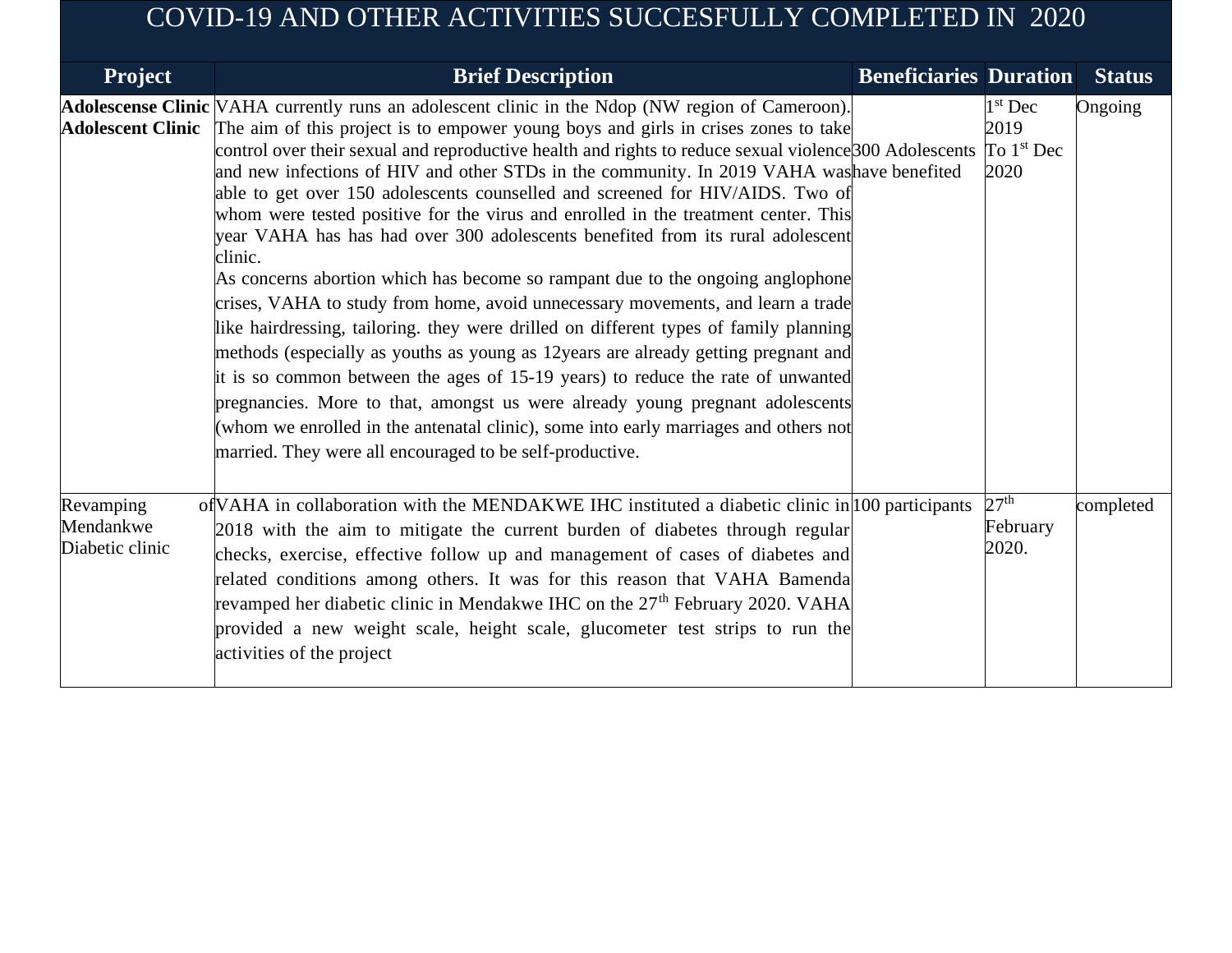| Community<br>workers<br>community | health The cholera outbreak in Bakassi as well as the corona virus pandemic demonstrated 17 community<br>and a great need for more trained and well equipped CHWs for community surveillance. health workers<br>health As a response to the cholera outbreak, VAHA organized a training to build capacity trained in                                                                                                                                                                                                                                                                                                                                                                                                                                             |                                          | l day<br>training<br>February | Ongoing   |
|-----------------------------------|------------------------------------------------------------------------------------------------------------------------------------------------------------------------------------------------------------------------------------------------------------------------------------------------------------------------------------------------------------------------------------------------------------------------------------------------------------------------------------------------------------------------------------------------------------------------------------------------------------------------------------------------------------------------------------------------------------------------------------------------------------------|------------------------------------------|-------------------------------|-----------|
| volunteers<br>in Cameroon         | training of chws on community surveillance and equip them with modern surveillance tools.<br>VAHA has also trained over 2000 community volunteers in 4 regions of Cameroon                                                                                                                                                                                                                                                                                                                                                                                                                                                                                                                                                                                       | Bakassi                                  | 2020                          |           |
|                                   |                                                                                                                                                                                                                                                                                                                                                                                                                                                                                                                                                                                                                                                                                                                                                                  | million<br>inhabitants<br>benefited from |                               |           |
|                                   |                                                                                                                                                                                                                                                                                                                                                                                                                                                                                                                                                                                                                                                                                                                                                                  | from the services<br>provided by the     |                               |           |
|                                   |                                                                                                                                                                                                                                                                                                                                                                                                                                                                                                                                                                                                                                                                                                                                                                  | trained<br>volunteers                    |                               |           |
|                                   | World Kidney Day <sup>In</sup> commemoration of the world kidney day under theme 'Kidney Health for 90 paricipants<br>Everyone Everywhere from Prevention to Detection and Equitable Access to Care', was impacted<br>VAHA in collaboration with Bamenda Regional Hospital Blood Bank organized a<br>blood drive, raising awareness on the increasing burden of kidney diseases, risk<br>factors of kidney diseases, preventive behaviors, and how to live with a kidney<br>disease. The following activities were conducted: Sensitization, Health Education,<br>and Blood Donation. Over 50 participants were screened and 34 of this number<br>were eligible for donation. Refreshment was given to eligible participants and after<br>that blood collection. |                                          | 17/3/2020                     | completed |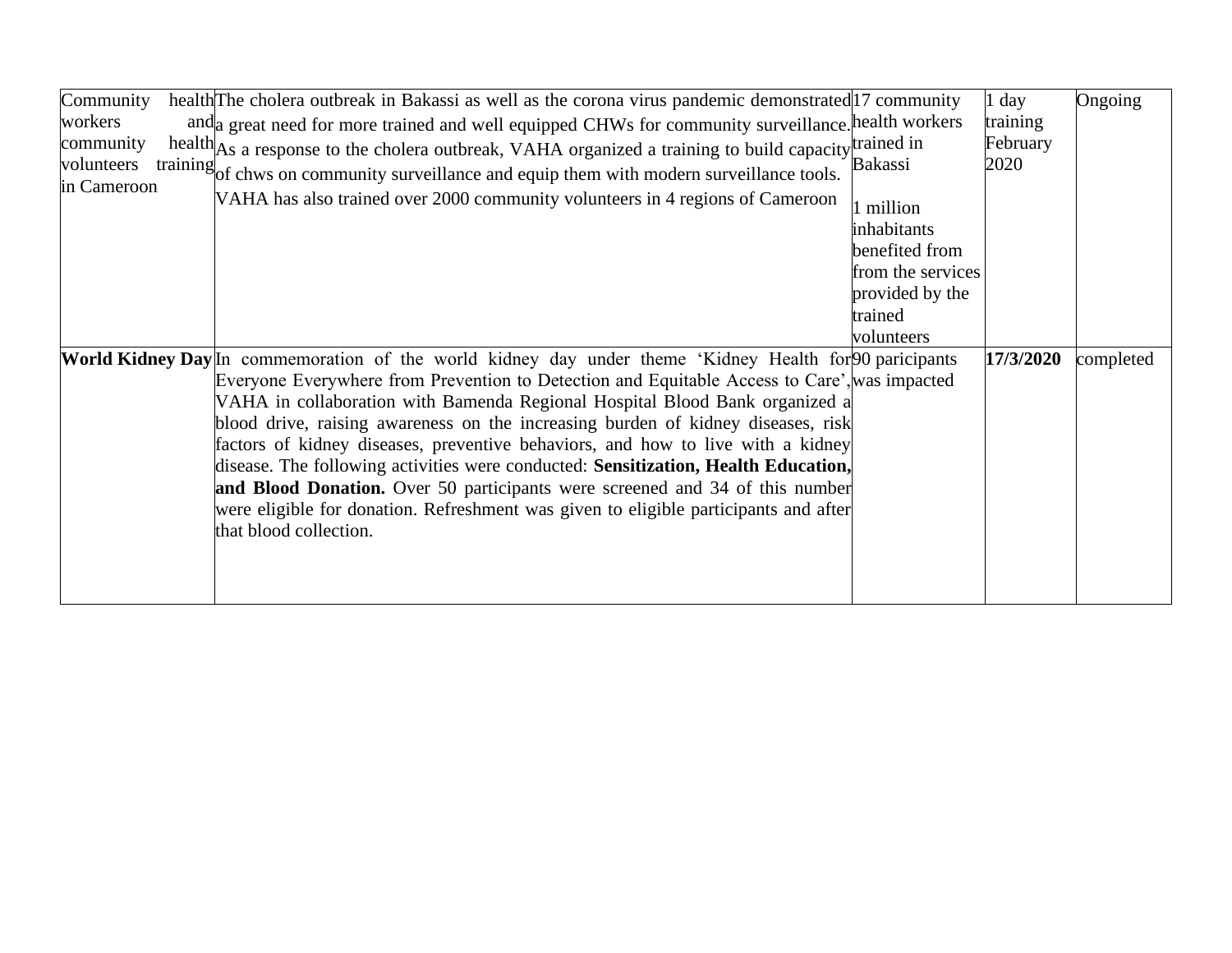| Community<br>sensitization<br>corona virus    | The widespread of the coronavirus globally led to the great need for adequate 10 communities<br>on information on preventive measures. Remote communities where access to<br>information is difficult were more vulnerable so as such VAHA sponsored by human<br>is right carried out a sensitization campaign in 10 remote villages in buea<br>subdivision.                                                                                                                                                                                                                                                                                                | 3 weeks<br>April 20-<br>may 15th       | completed |
|-----------------------------------------------|-------------------------------------------------------------------------------------------------------------------------------------------------------------------------------------------------------------------------------------------------------------------------------------------------------------------------------------------------------------------------------------------------------------------------------------------------------------------------------------------------------------------------------------------------------------------------------------------------------------------------------------------------------------|----------------------------------------|-----------|
| Community<br>wash<br>installation             | hand A joint risk assessment with the regional delegation of health and WHO led Health The entire Buea<br>stations Cluster of the community in Buea revealed that the community lacked proper hand community<br>washing units in various public places. In a bid to promote hand hygiene and curb<br>the spread of the corona virus, VAHA produced 10 hand wash units and handed to<br>the buea municipal council in the presence of the lord mayor and the Divisional<br>Officer of Buea.                                                                                                                                                                  | April $17th$ –<br>April $30th$<br>2020 | completed |
| Psychosocial<br>support<br>displaced<br>women | The ongoing Anglophone crisis has led to the loss of property, businesses, loved <sub>[25</sub> individuals]<br>clinic for ones and daily lives. This has led to an increase in stress upon individuals especially<br>pregnant pregnant women and as much has contributed to the increase number of mental<br>illness in this region with many people in great need of psychotherapy. VAHA in<br>response to this, created psychosocial clinics in 7 health facilities in Buea and<br>changed its office space into a psychosocial support center where clients revealed<br>psycho analysis and support in psychotherapy and/or social services as need be. | April $25^{\text{th}}$ –<br>2020-2021  | ongoing   |
| Media<br>training                             | organ Several media organs in Buea did not know the terminologies involved in covid19 12 media organs<br>neither did they have adequate knowledge on the virus. Some media organs were in buea<br>unschooled on risk communication in covid19. Realizing the great need to bridge<br>this gap, VAHA organized a media training on covid19 and risk communication                                                                                                                                                                                                                                                                                            | May $7th$<br>2020                      | completed |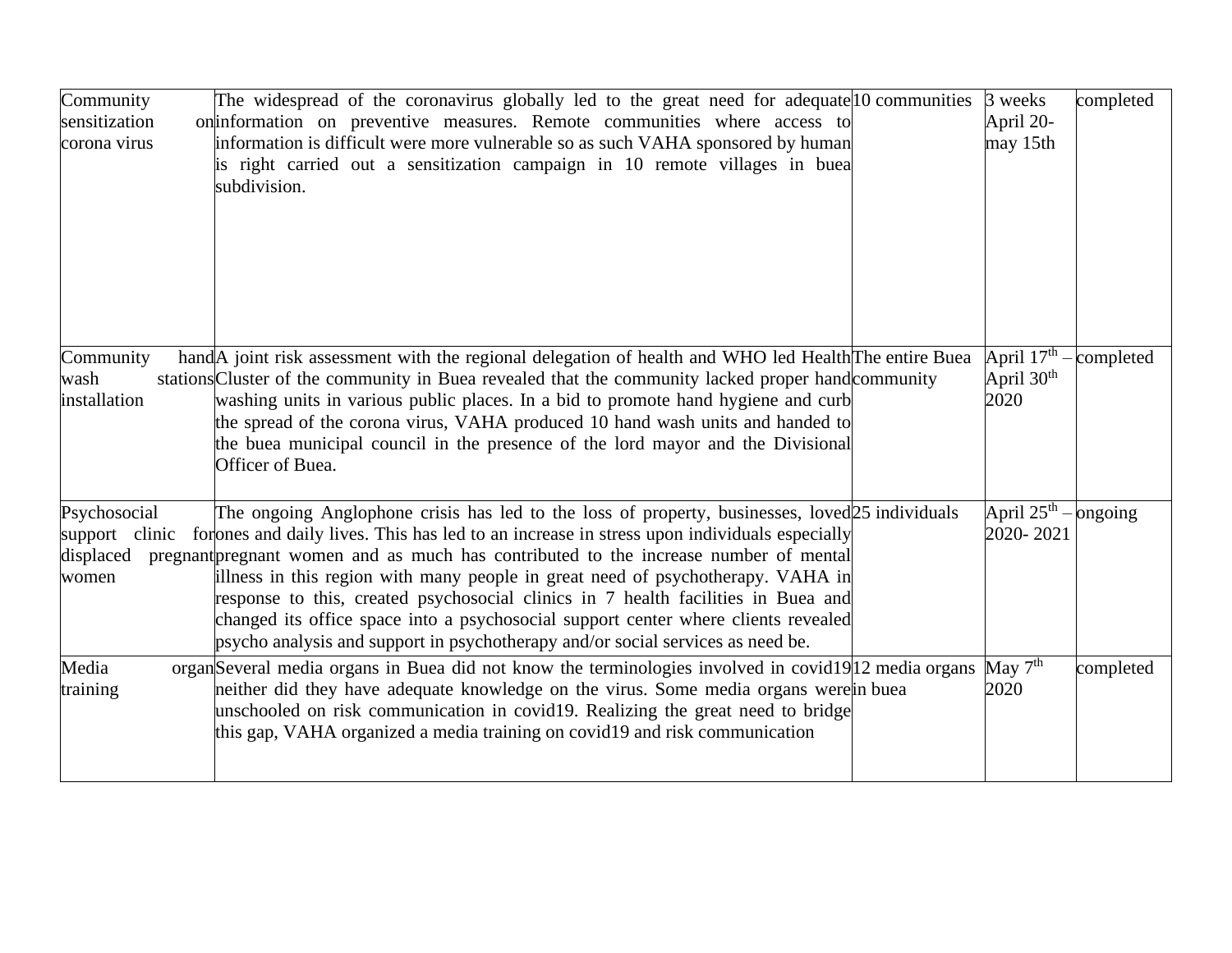| Capacity               | building The work environment offers a great risk for people to contract the corona virus 20 staff                                                                                                |                | May $10th$              | completed |
|------------------------|---------------------------------------------------------------------------------------------------------------------------------------------------------------------------------------------------|----------------|-------------------------|-----------|
|                        | on workplace safety disease. The divisional office being a public office is a potential source where people                                                                                       |                | 2020                    |           |
|                        | can pick up the infection. Ensuring work place safety is important to keep both the                                                                                                               |                |                         |           |
|                        | employees and visitors of the work environment safe. VAHA organized a capacity                                                                                                                    |                |                         |           |
|                        | building workshop of workplace safety at the divisional office                                                                                                                                    |                |                         |           |
|                        |                                                                                                                                                                                                   |                |                         |           |
|                        | Technical support to Following the outbreak of Cholera and COVID19 in Douala, the local government V31 high risk                                                                                  |                | $14th$ May              | completed |
| district<br>the        | of in collaboration with the regional health delegation and the technical support of communities                                                                                                  |                | $2020$ to               |           |
|                        | Douala-V for the Value Heath Africa, organized a vast community awareness campaign on were sestitized                                                                                             |                | June 2020               |           |
| fight                  | against community case detection; available barrier measures in place. Sensitize the leaders and 313 leaders                                                                                      |                |                         |           |
| COVID19                | and on the reality of this pandemic, and educated the communities on the proper wearing in 31                                                                                                     |                |                         |           |
| Cholera                | and removing of mask, while also demonstrating effective and efficient handhygiene communities<br>methods. The leaders were also Informed about designated health facilities for the were trained |                |                         |           |
|                        | management of Cholera and COVID-19 cases. VAHA donated ten hand washing                                                                                                                           |                |                         |           |
|                        | kits and 100 face masks to the Douala V municipality to fight against COVID19.                                                                                                                    |                |                         |           |
|                        | The kits were handed to the mayor and regional delegation of public health by                                                                                                                     |                |                         |           |
|                        | VAHA regional coordinator for Littoral. In addition, VAHA provided technical                                                                                                                      |                |                         |           |
|                        | support to the municipality in developing a community response plan targeting 31                                                                                                                  |                |                         |           |
|                        | high risk communities for (community education, sensitization and awareness)                                                                                                                      |                |                         |           |
|                        | which is currently being implemented. Washing Stations were distributed as follows;                                                                                                               |                |                         |           |
|                        | 3 markets, 3 public offices, 4 public establishments given to the Town Hall and 01                                                                                                                |                |                         |           |
|                        | Station to the community of Beedi. Over 100 facial masks and 20 pieces of savon                                                                                                                   |                |                         |           |
|                        | were donated to Douala 5th town hall for distribution to the communities.                                                                                                                         |                |                         |           |
| <b>IPC</b><br>training | for Cameroon experienced an increased in frontline health workers who were infected 10 health                                                                                                     |                | May $21^{st}$ –         | Ongoing   |
|                        | health care workers by the coronavirus. VAHA in collaboration with the regional delegation of public facilities                                                                                   |                | 2020                    |           |
|                        | health organized capacity building for health care workers with the                                                                                                                               |                |                         |           |
|                        | institutionalization of IPC committees in these facilities                                                                                                                                        |                |                         |           |
|                        | World No Tobacco VAHA participated to the WNTD by sharing Stickers/posters campaign in bus stops, Over 150                                                                                        |                | 31 <sup>st</sup> May    | completed |
| Day                    | market places, taxes, and motor bikes.                                                                                                                                                            | stickers were  | 2020                    |           |
|                        |                                                                                                                                                                                                   | stuck and 1000 |                         |           |
|                        |                                                                                                                                                                                                   | young people   |                         |           |
|                        |                                                                                                                                                                                                   | sensitized     |                         |           |
|                        | Risk assessment on Through our community health worker, VAHA was alarmed of 9 suspected cases of • The entire                                                                                     |                | 2 days                  | completed |
|                        | Cholera in mile 14. cholera in mile 14-buea. As a response, the focal person for IPC was deployed to                                                                                              | community of   | June $16^{\text{th}}$ - |           |
|                        |                                                                                                                                                                                                   |                |                         |           |